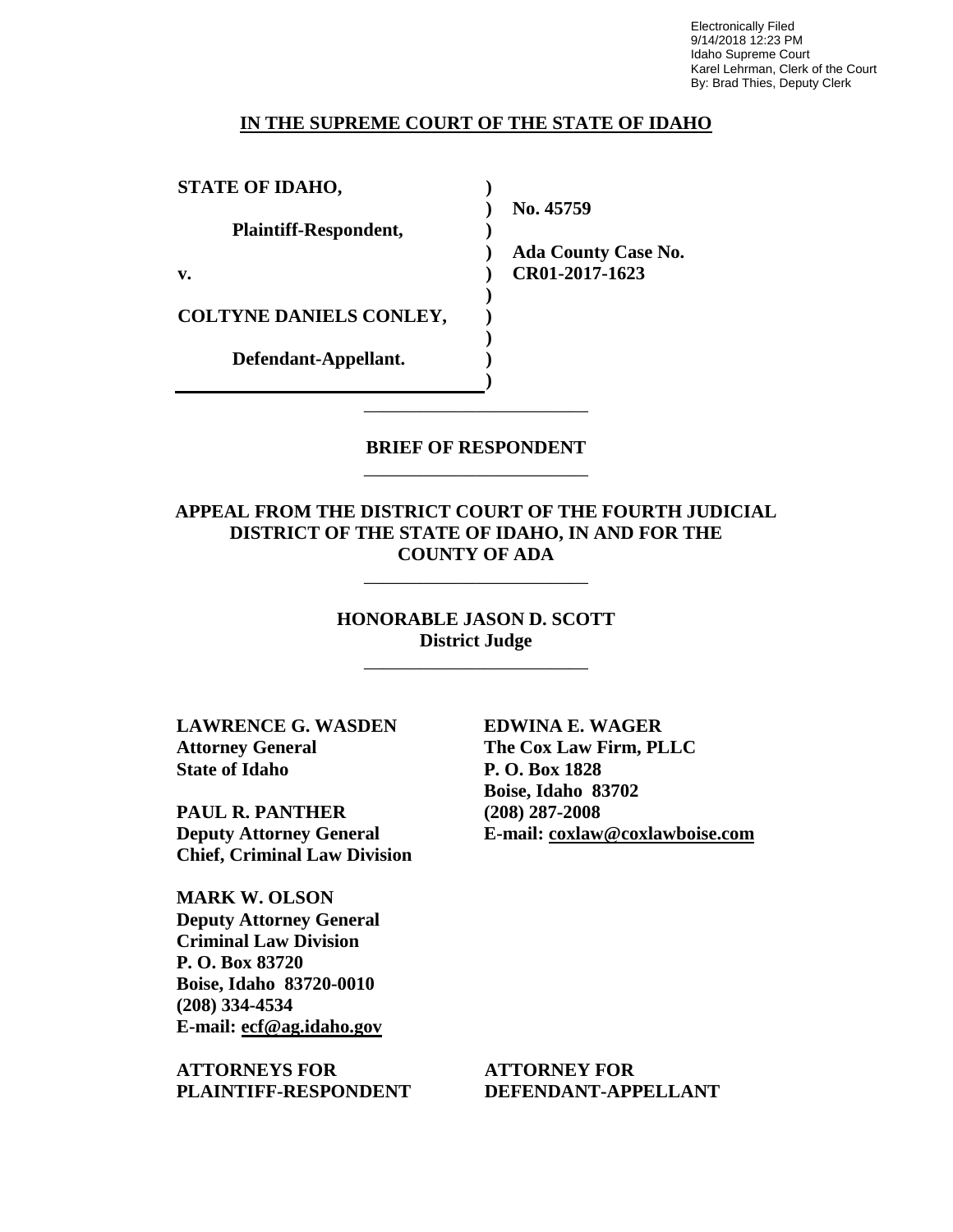# **TABLE OF CONTENTS**

| I.<br>Conley Has Failed To Show That The District Court Erred By<br>Overruling His Objection To The Prosecutor's Sentencing |                 |                                                                |
|-----------------------------------------------------------------------------------------------------------------------------|-----------------|----------------------------------------------------------------|
|                                                                                                                             | $\mathbf{A}$ .  |                                                                |
|                                                                                                                             | <b>B.</b>       |                                                                |
|                                                                                                                             | $\mathcal{C}$ . |                                                                |
|                                                                                                                             | D.              |                                                                |
| II.                                                                                                                         |                 | Conley Has Failed To Show An Abuse Of Sentencing Discretion 11 |
|                                                                                                                             | $\mathbf{A}$ .  |                                                                |
|                                                                                                                             | <b>B.</b>       |                                                                |
|                                                                                                                             | $C_{\cdot}$     | Conley Has Failed To Show That His Sentence Is Excessive       |
|                                                                                                                             |                 |                                                                |
|                                                                                                                             |                 |                                                                |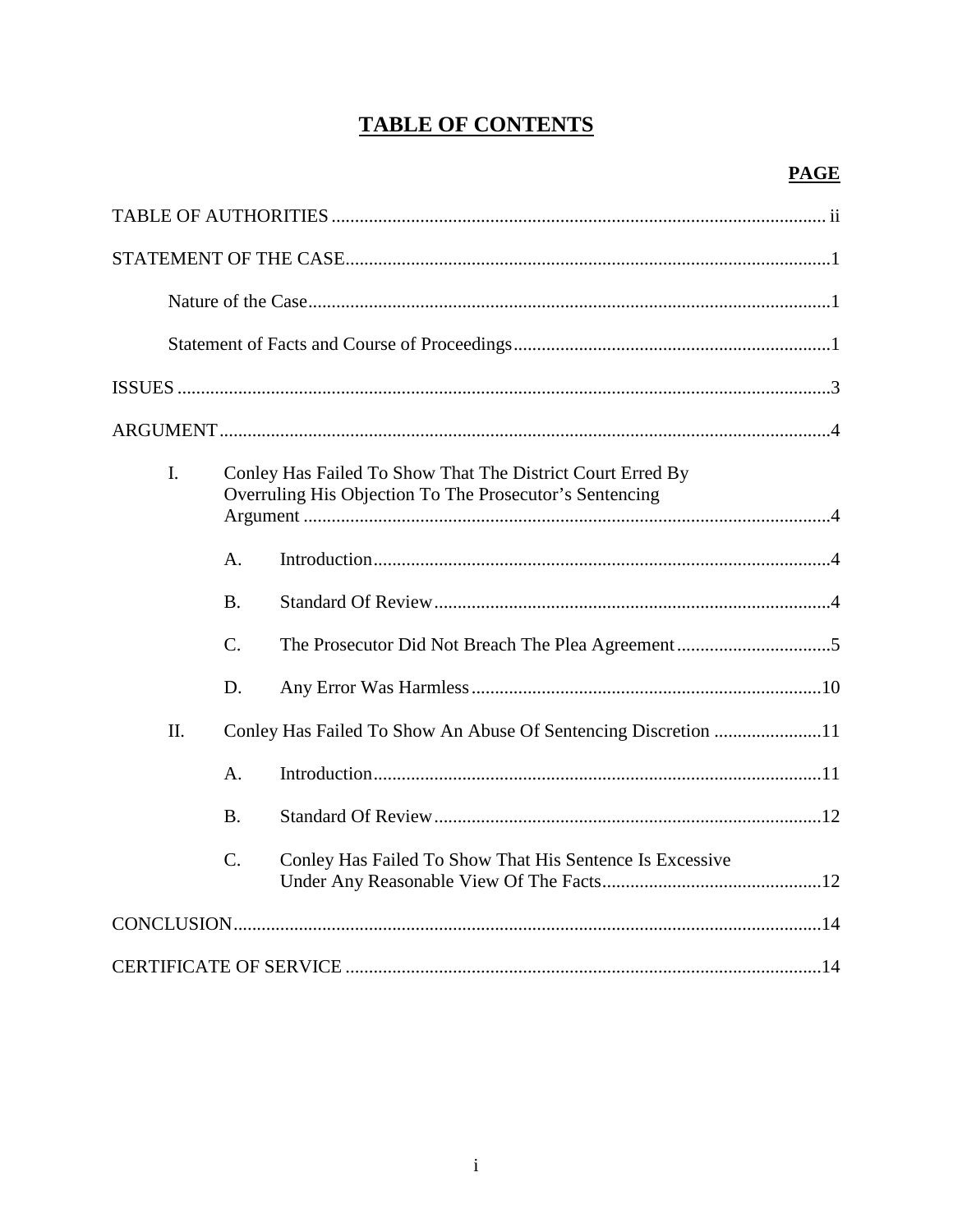# **TABLE OF AUTHORITIES**

| <b>CASES</b> | <b>PAGE</b> |
|--------------|-------------|
|              |             |
|              |             |
|              |             |
|              |             |
|              |             |
|              |             |
|              |             |
|              |             |
|              |             |
|              |             |
|              |             |
|              |             |
|              |             |
|              |             |
|              |             |
|              |             |
|              |             |
|              |             |
|              |             |
|              |             |
|              |             |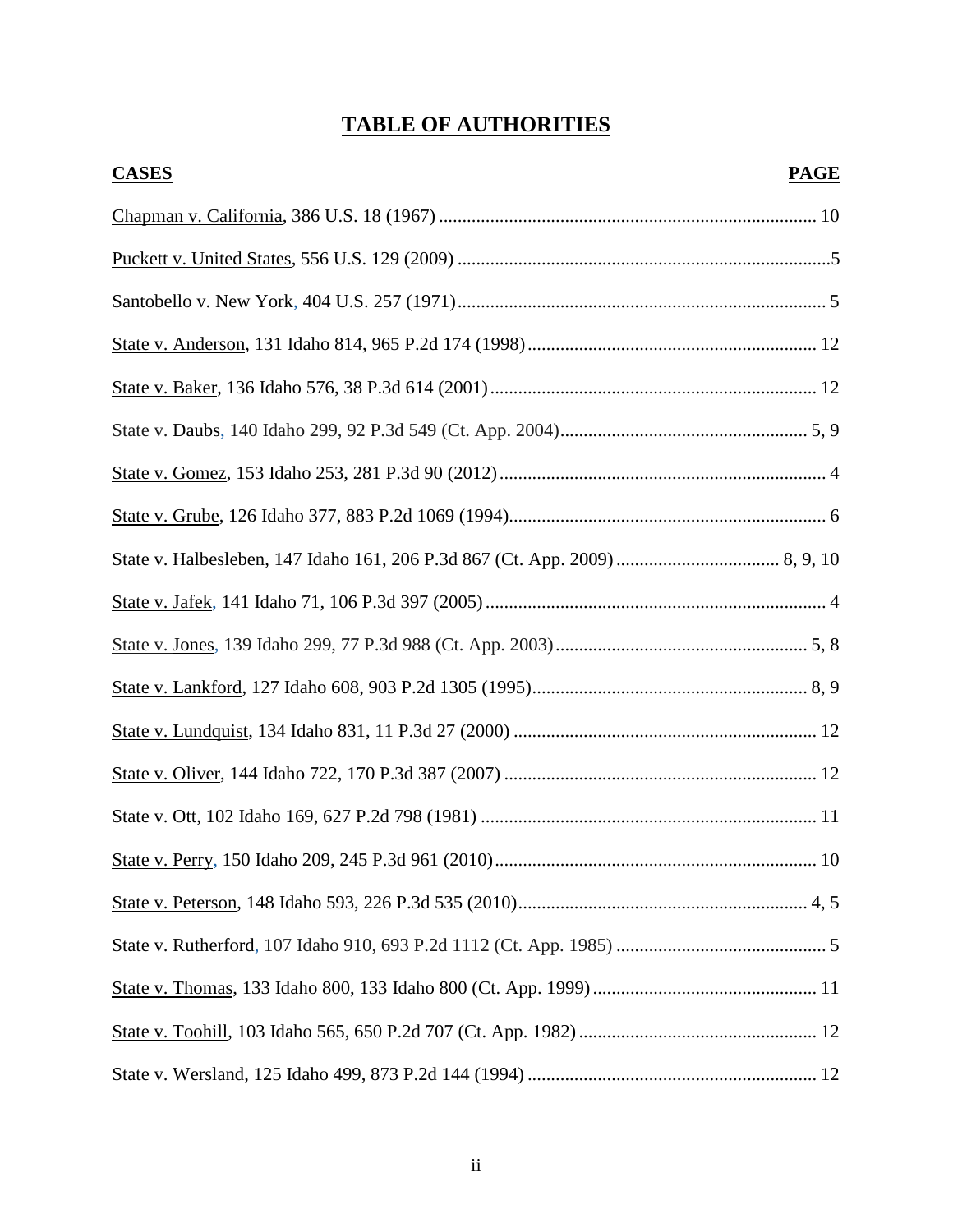| <b>STATUTES</b> |  |
|-----------------|--|
|                 |  |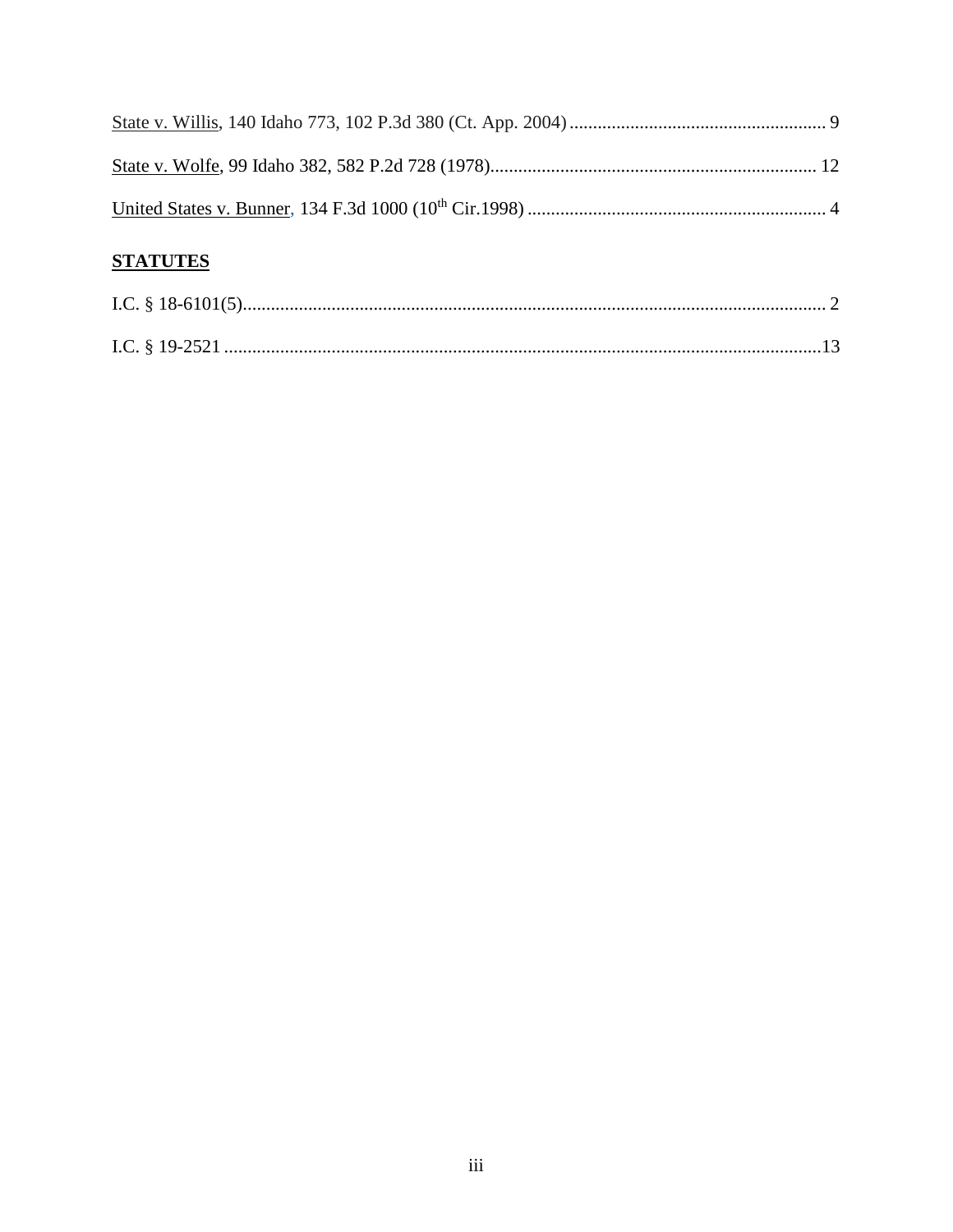#### STATEMENT OF THE CASE

#### Nature of the Case

 $\overline{a}$ 

Coltyne Daniels Conley appeals from the judgment of conviction entered upon his guilty plea to aggravated assault. Specifically, Conley contends that the state violated his due process rights by making a sentencing argument which impliedly disavowed the recommendation it was bound to present pursuant to the plea agreement. Conley also contends that the district court abused its sentencing discretion. A review of the record reveals that the state did not breach the plea agreement and that the district court acted well within its sentencing discretion.

### Statement of Facts and Course of Proceedings

After midnight on January 8, 2017, B.H. went to Conley's residence in Boise. (PSI, p.3.<sup>1</sup>) Conley and the two other individuals who lived at the residence were friends with B.H. (Id.) B.H. woke Conley up and the two talked and smoked a cigarette together in the garage. (Id.) Both Conley and B.H. were intoxicated. (Id.) At some point, B.H. went to sleep on the couch. (Id.) While B.H. fell "in and out of sleep," Conley placed his penis in B.H.'s mouth, removed her bra, and had sex with her. (Id.; see also PSI, pp.89-92.) Conley also placed a pillow over B.H.'s face, making it difficult for her to breathe. (Id.) The next day, B.H. reported the incident to police. (Id.) In the course of the subsequent investigation, which included a confrontation call between Conley and B.H. (PSI, pp.94-96), Conley was initially deceitful and changed his story several times (PSI, p.4, 102-109). During an interview with a law enforcement officer, Conley eventually admitted that he placed his penis in B.H.'s mouth while she was still unconscious. (PSI, pp.106-107.)

 $<sup>1</sup>$  The PSI, including the attached evaluations and police reports, are contained within the electronic</sup> file, "Conley 45759 psi.pdf." Citations to page numbers of the "PSI" refer to the page numbers of this file.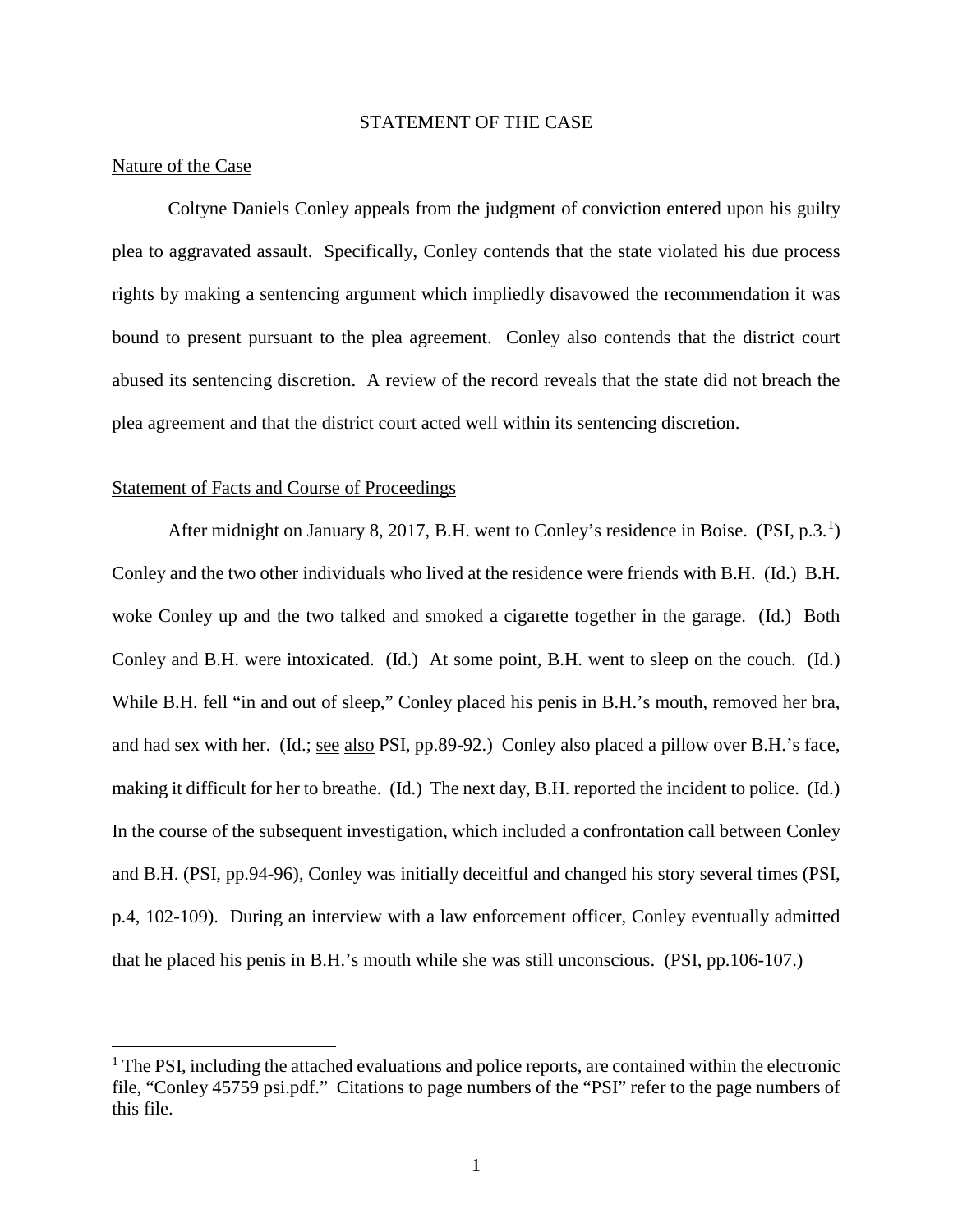The state charged Conley with rape, I.C. § 18-6101(5) (rape committed where the victim was prevented from resistance due to an intoxicating substance) and/or (7) (rape committed where the victim was asleep and/or unconscious at the time of the act). (R., pp.73-74.) Pursuant to an agreement with the state, Conley pled guilty to aggravated assault for placing the pillow over B.H.'s face. (R., pp.77-86; Tr., p.5, L.22 – p.17, L.8.) Pursuant to the terms of the agreement, the state agreed to recommend that Conley be placed on probation if a psychosexual evaluator concluded that Conley was a low risk to re-offend. (R., p.81; Tr., p.7, Ls.5-6.) In such an instance, the state would still be permitted to recommend that Conley be ordered to serve jail time, as long as it recommended that Conley be permitted work release for any portion of an ordered jail term that exceeded 30 days. (R., p.81; Tr., p.7, Ls.5-12.) A psychosexual evaluator concluded that Conley "appeared to be at the upper-end of the low risk to re-offend range." (PSI, p.62.)

At the sentencing hearing, the state asked the district court to follow the plea agreement, impose an "underlying" unified five-year sentence with three years fixed, and to order Conley to serve 365 days in jail, the first 30 of which without work release. (Tr., p.36, L.14 – p.46, L.12.) At the conclusion of the prosecutor's sentencing argument, Conley's counsel objected on the ground that the prosecutor breached the plea agreement by impliedly disavowing the sentencing recommendation range he was bound to present. (Tr., p.46, L.15 – p.47, L.4.) Conley's counsel went on to request that the court consider a withheld judgment and impose no additional jail time. (Tr., p.65, L.16 – p.66, L.2.) The district court overruled Conley's objection that the prosecutor breached the plea agreement. (Tr., p.78, L.24 – p.79, L.20.) The court imposed a unified fiveyear sentence with one year fixed but declined to suspend the sentence and place Conley on probation. (R., pp.96-99; Tr., p.78, Ls.1-9.) The court later denied Conley's I.C.R. 35(b) motion for reduction of sentence. (R., pp.100-104.) Conley timely appealed. (R., pp.109-113.)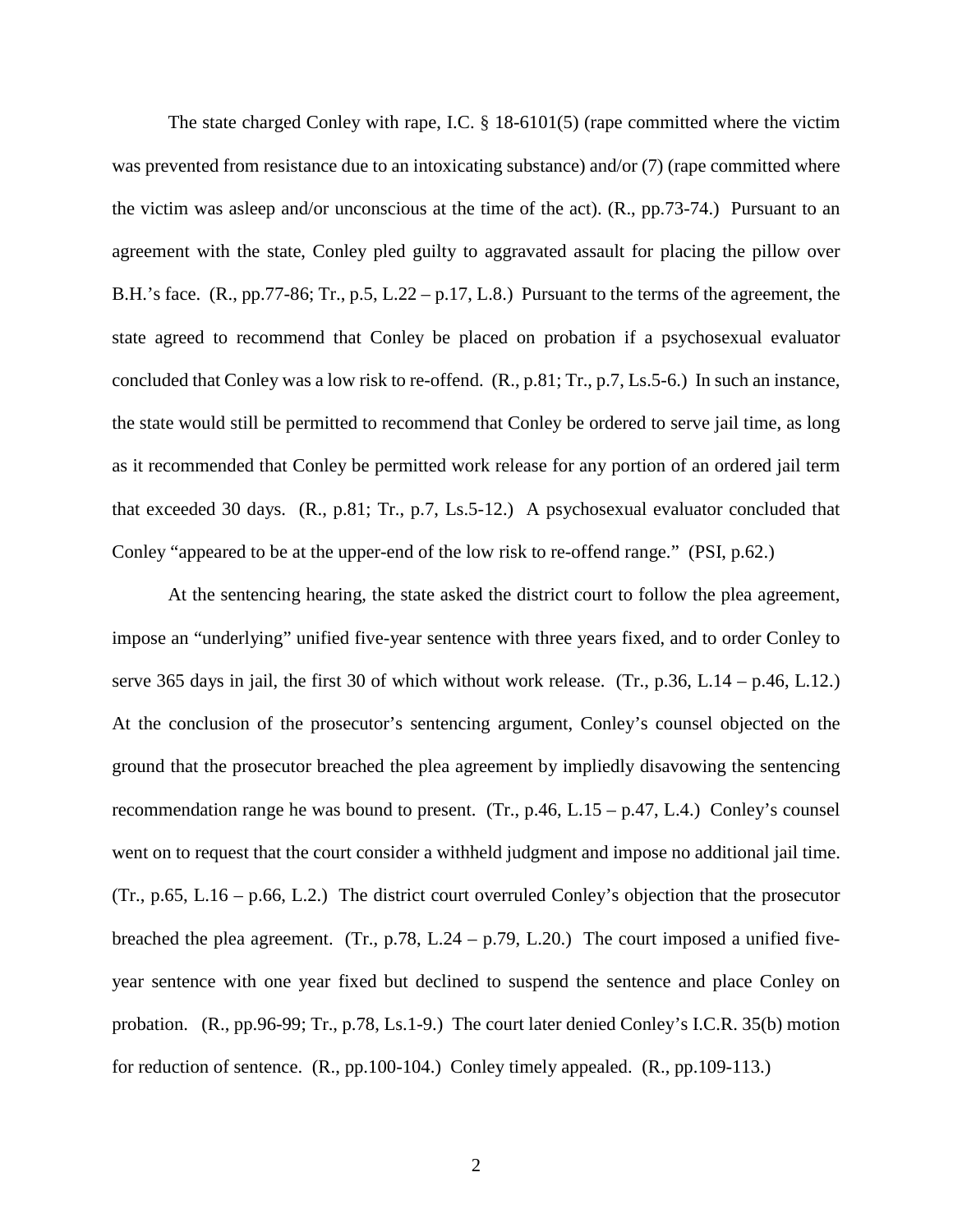## ISSUES

Conley states the issues on appeal as:

- 1. Did the state breach the plea agreement by making statements that impliedly disavow[ed] its promised sentencing recommendation?
- 2. Did the district court abuse its discretion when it imposed a unified sentence of five years, with one year fixed, upon Mr. Conley, following his guilty plea to Aggravated Assault?

(Appellant's Brief, p.6.)

The state rephrases the issues on appeal as:

- 1. Has Conley failed to show that the district court erred by overruling his objection to the prosecutor's sentencing argument?
- 2. Has Conley failed to show that the district court abused its sentencing discretion?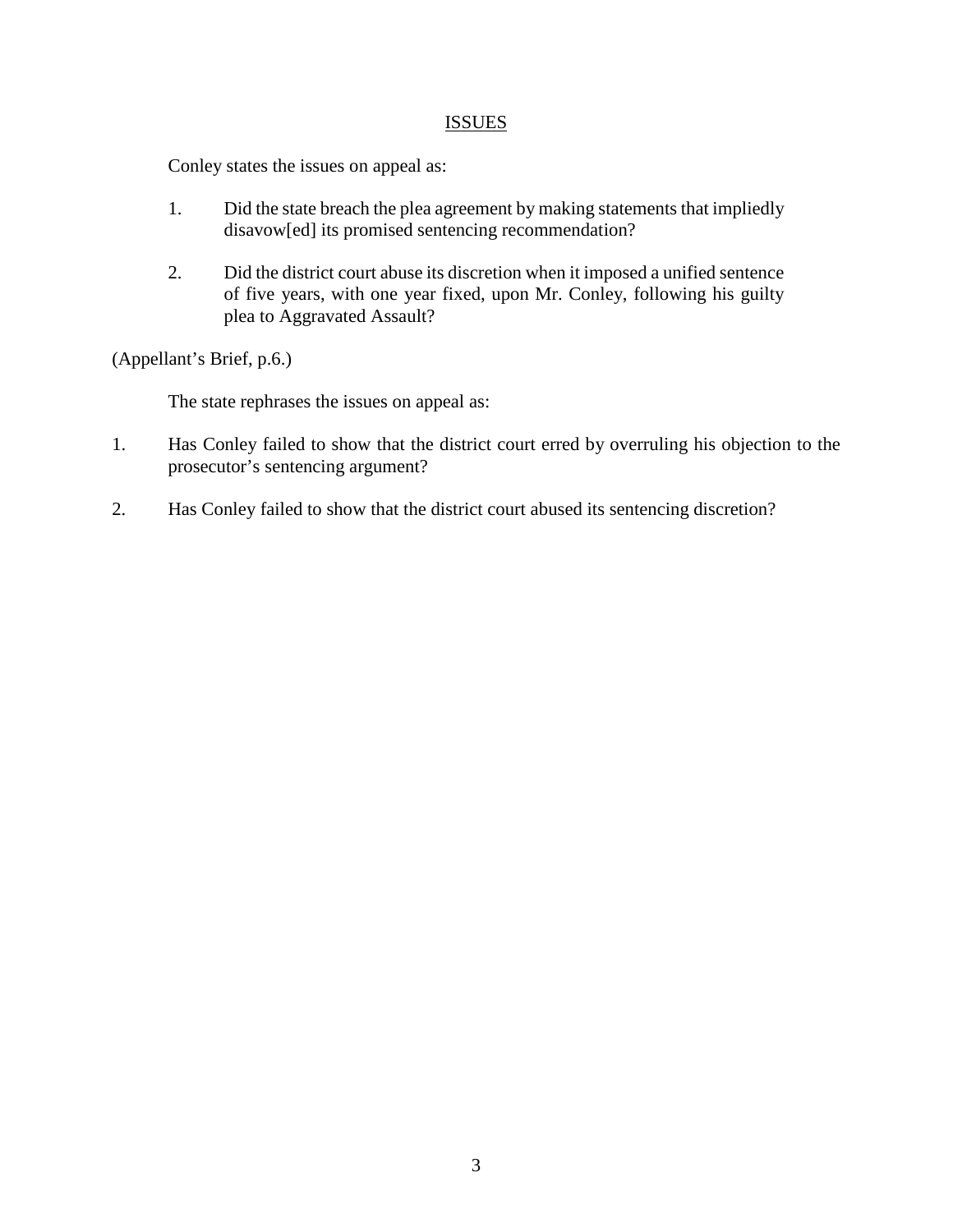#### ARGUMENT

## Conley Has Failed To Show That The District Court Erred By Overruling His Objection To The Prosecutor's Sentencing Argument

I.

#### A. Introduction

Conley contends that the state breached the plea agreement during the sentencing hearing by impliedly disavowing the sentencing recommendation that it was bound to present. (Appellant's brief, pp.7-13.) A review of the record reveals no such breach because the prosecutor's argument was consistent with the state's recommendation, and because the prosecutor was entitled to vigorously argue in favor of this recommendation – particularly considering that it was substantially different than Conley's sentencing recommendation. Conley has therefore failed to demonstrate that the district court erred in overruling his objection to the state's sentencing argument.

## B. Standard Of Review

"Whether a plea agreement has been breached is a question of law to be reviewed by this Court *de novo,* in accordance with contract law standards." State v. Jafek*,* 141 Idaho 71, 73, 106 P.3d 397, 399 (2005) (citing United States v. Bunner*,* 134 F.3d 1000, 1003 (10th Cir.1998)). To establish that that the state breached a plea agreement and violated a defendant's due process rights, however, it is the defendant's burden to prove both the existence of the plea agreement and the fact of its breach. State v. Gomez, 153 Idaho 253, 257, 281 P.3d 90, 94 (2012) (citing State v. Peterson, 148 Idaho 593, 595, 226 P.3d 535, 537 (2010) (and case cited therein)).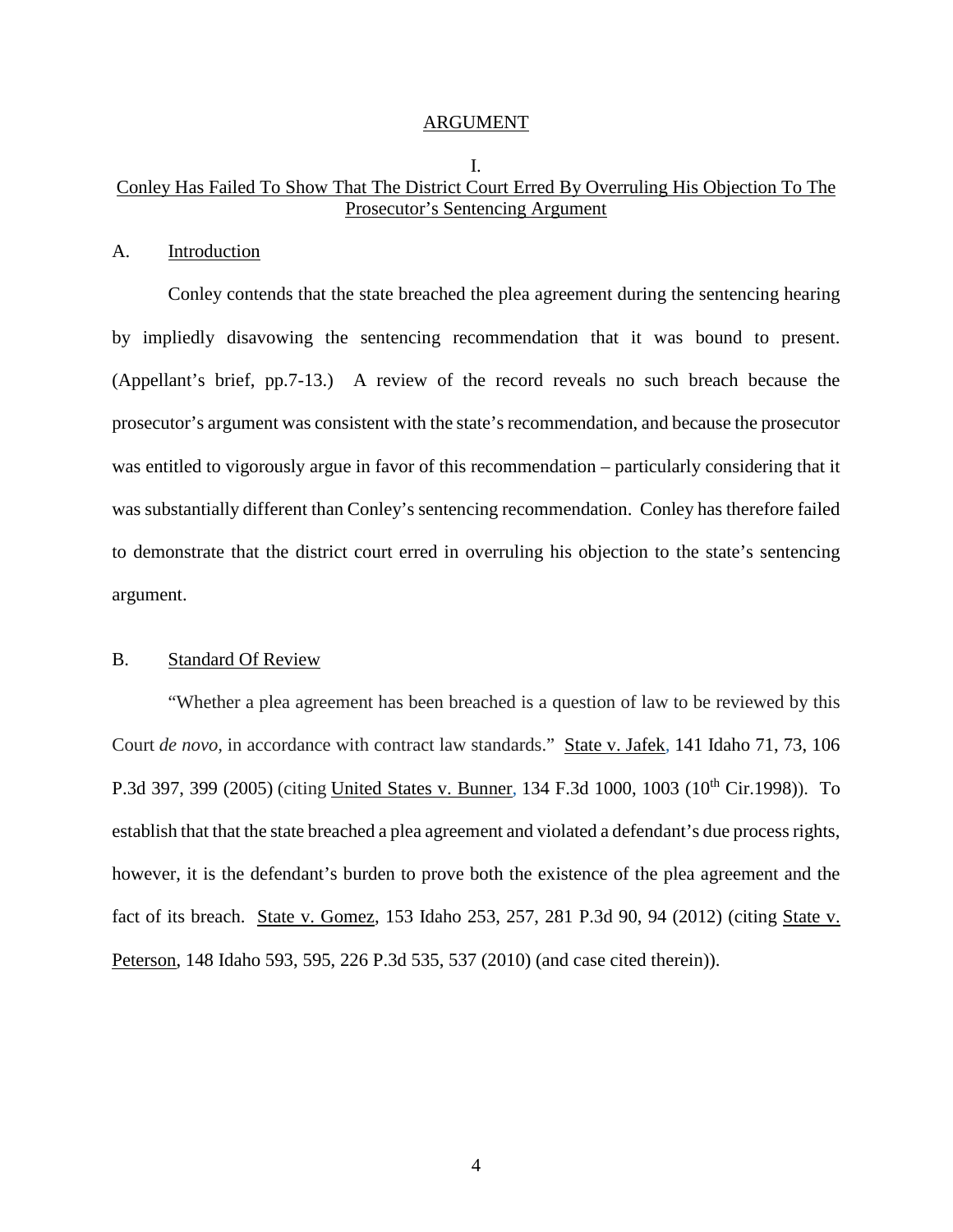## C. The Prosecutor Did Not Breach The Plea Agreement

"[W]hen a plea rests in any significant degree on a promise or agreement of the prosecutor, so that it can be said to be part of the inducement or consideration, such promise must be fulfilled." Santobello v. New York*,* 404 U.S. 257, 262 (1971); Peterson, 148 Idaho at 595, 226 P.3d at 537. This principle is derived from the Due Process Clause and the fundamental rule that, to be valid, a guilty plea must be both voluntary and intelligent. State v. Rutherford*,* 107 Idaho 910, 913, 693 P.2d 1112, 1115 (Ct. App. 1985).

The prosecution's obligation to recommend a sentence promised does not carry with it the obligation to make the recommendation enthusiastically. State v. Daubs, 140 Idaho 299, 300, 92 P.3d 549, 550 (Ct. App. 2004); State v. Jones*,* 139 Idaho 299, 302, 77 P.3d 988, 991 (Ct. App. 2003). A prosecutor may not circumvent a plea agreement, however, through words or actions that convey a reservation about a promised recommendation, nor may a prosecutor impliedly disavow the recommendation as something which the prosecutor no longer supports. Daubs, 140 Idaho at 300, 92 P.3d at 550; Jones*,* 139 Idaho at 302, 77 P.3d at 991. Although prosecutors need not use any particular form of expression in recommending an agreed sentence, their overall conduct must be reasonably consistent with making such a recommendation, rather than the reverse. Jones*,* 139 Idaho at 302, 77 P.3d at 991. In Puckett v. United States, 556 U.S. 129, 140 (2009), the United States Supreme Court observed that the trial court is ordinarily in the best position to adjudicate a breach of plea claim "in the first instance."

In this case, there is no dispute as to the terms of the plea agreement. After the psychosexual evaluator concluded that Conley was a low-risk to re-offend, the prosecutor was bound to recommend that Conley be placed on probation, but was also permitted to recommend that Conley serve jail time (with work release options for any portion of an ordered jail term that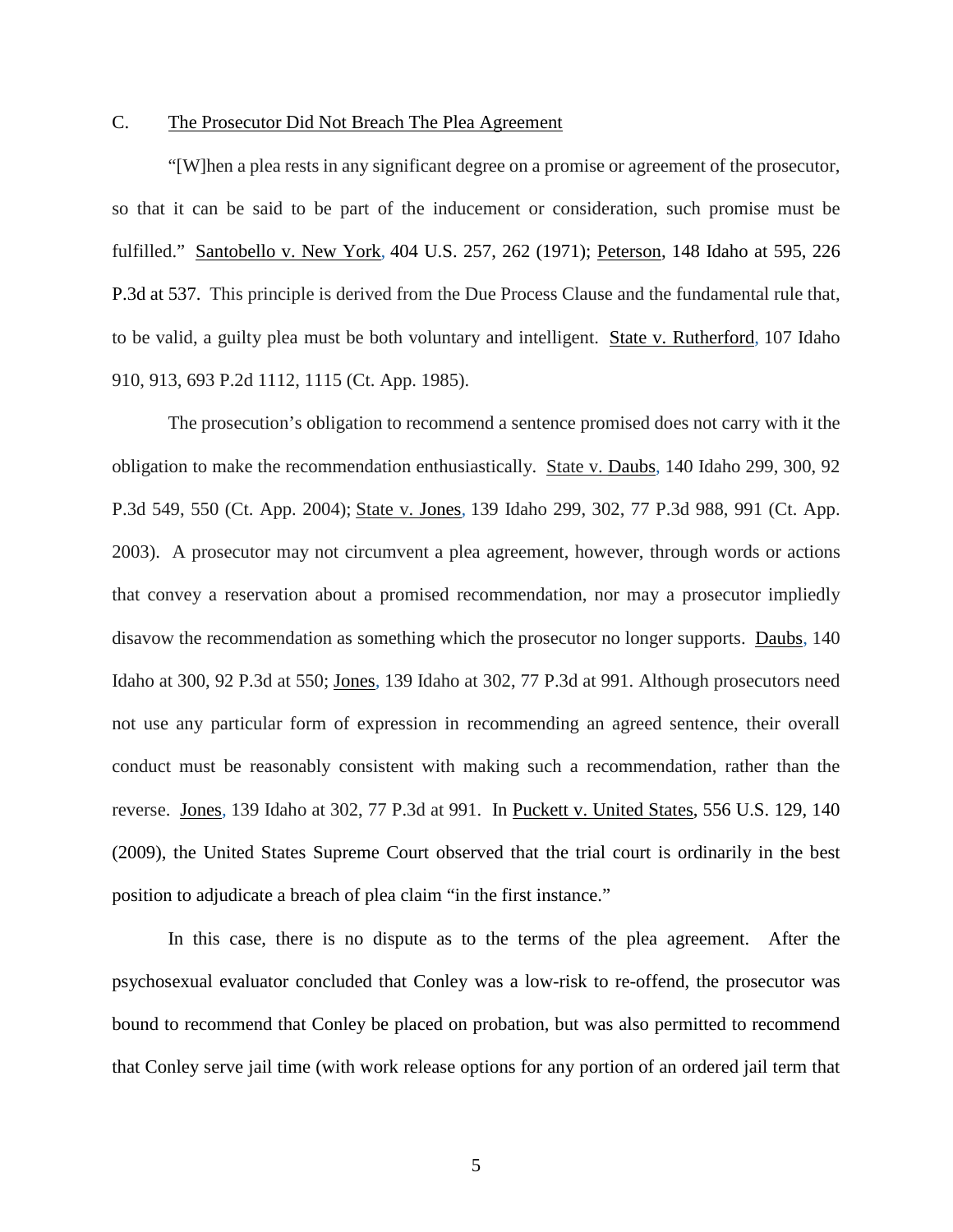exceeded 30 days). (R., p.81; Tr., p.7, L.1 – p.8, L.14.) Consistent with this agreement, the state recommended that the court order Conley to serve 365 days in jail, the first 30 without work release. (Tr., p.36, Ls.14-19.) While not expressly arguing for or referencing probation, the prosecutor twice expressly asked that the court otherwise follow the plea agreement. (Tr., p.36, Ls.14-16; p.46, Ls.9-12.) The prosecutor also described the requested five-year unified sentence as an "underlying" sentence, implying a recommendation of probation. The district court overruled Conley's objection that the prosecutor breached the plea agreement in making his argument.<sup>2</sup> (Tr., p.78, L.24 – p.79, L.11.)

Notably, this was not a case where the parties presented a *joint* sentencing recommendation, or a case where the state was bound to recommend the minimum sentence permitted by law for a particular offense. Instead, consistent with the plea agreement, there was a substantial difference between the sentence recommended by the state and the sentence recommended by Conley. The state recommended 365 days in jail (Tr., p.36, Ls.16-19), and Conley requested a withheld judgment and that he not be required to serve *any* additional jail time (Tr., p.65, L.25 – p.66, L.2). The state was entitled to present a vigorous sentencing argument in an attempt to persuade the court that its recommended sentence was more appropriate than Conley's.

 $\overline{a}$ 

 $2 \text{ In overruling Conley's objection, the district court did not expressly address the specific grounds}$ for the objection set forth by Conley – that the prosecutor's sentencing argument impliedly disavowed the recommendation that he was bound to present. (See Tr., p.78, L.24 – p.79, L.11.) While it is the appellant's burden to obtain a ruling on an objection in order to preserve the issue for appeal, State v. Grube, 126 Idaho 377, 387, 883 P.2d 1069, 1079 (1994), the state acknowledges that Conley preserved this issue by specifically raising the same ground that he now does on appeal, and by obtaining a ruling from the district court that the state did not breach the plea agreement.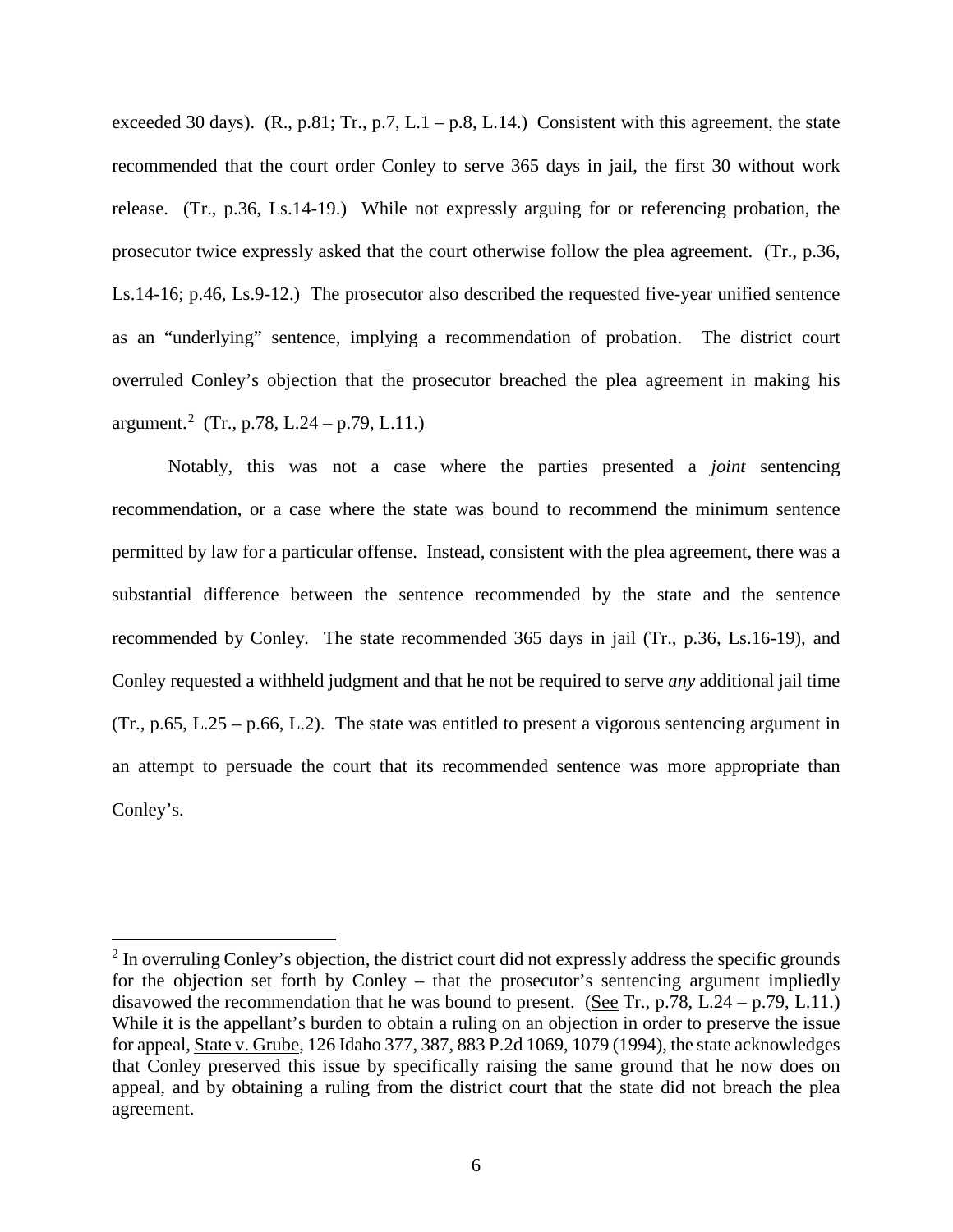To this end, at the sentencing hearing, the prosecutor made various arguments and observations about the PSI, PSE, and the impact of Conley's crime on B.H. Specifically, portions of this argument, including those Conley has taken issue with on appeal (Appellant's brief, pp.11- 13) include:

- Criticizing letters submitted in support of Conley as blaming the victim, and arguing that the sentiment presented in these letters may have been based upon untrue versions of the facts as relayed by Conley. (Tr., p.41, Ls.6-13.)
- Noting Conley's dishonesty with the presentence investigator in failing to disclose an arrest that occurred several months after the underlying incident. (Tr., p.41, Ls.14-17; see also PSI, pp.5, 71-75.)
- Criticizing the defense litigation strategy and noting its impact on B.H. Specifically, the prosecutor criticized defense counsel's pre-sentencing hearing phone call to B.H.'s brother, in which counsel attempted to elicit information about B.H.'s sexual proclivities (Tr., p.27, L.10 – p.32, L.1; p.42, Ls.8-12); and counsel's decision to seek a continuance of the sentencing hearing to attempt to disprove statements made in B.H.'s impact statement (Tr., p.22, Ls.12-23; p.36, L.22 – p.38, L.4; p.42, Ls.8-12).
- Discussing the impact of the crime on B.H. and noting B.H.'s courtroom demeanor.  $(Tr., p.44, L.24 - p.46, L.9.)$
- Noting Conley's inconsistent statements about the underlying criminal incident as reflected in the PSI, confrontation call between Conley and B.H., and Conley's interview with police.  $(Tr, p.38, L.24 - p.41, L.5.)$
- Referencing portions of the PSI and PSE unfavorable to Conley. (Tr., p.42, L.19 p.44, L.23.)
- Describing conduct that Conley did not ultimately plead guilty to committing. (Tr., p.38, L.5 – p.40, L.19.)

The plea agreement did not obligate the state to refrain from making such observations and arguments. None of the arguments disavowed the state's recommendation that the court follow the plea agreement and order that Conley serve 365 days in jail – particularly considering that Conley, consistently with the agreement, requested that no further jail time be ordered. While the plea agreement bound the upper limits of the state's sentencing recommendation, it did not require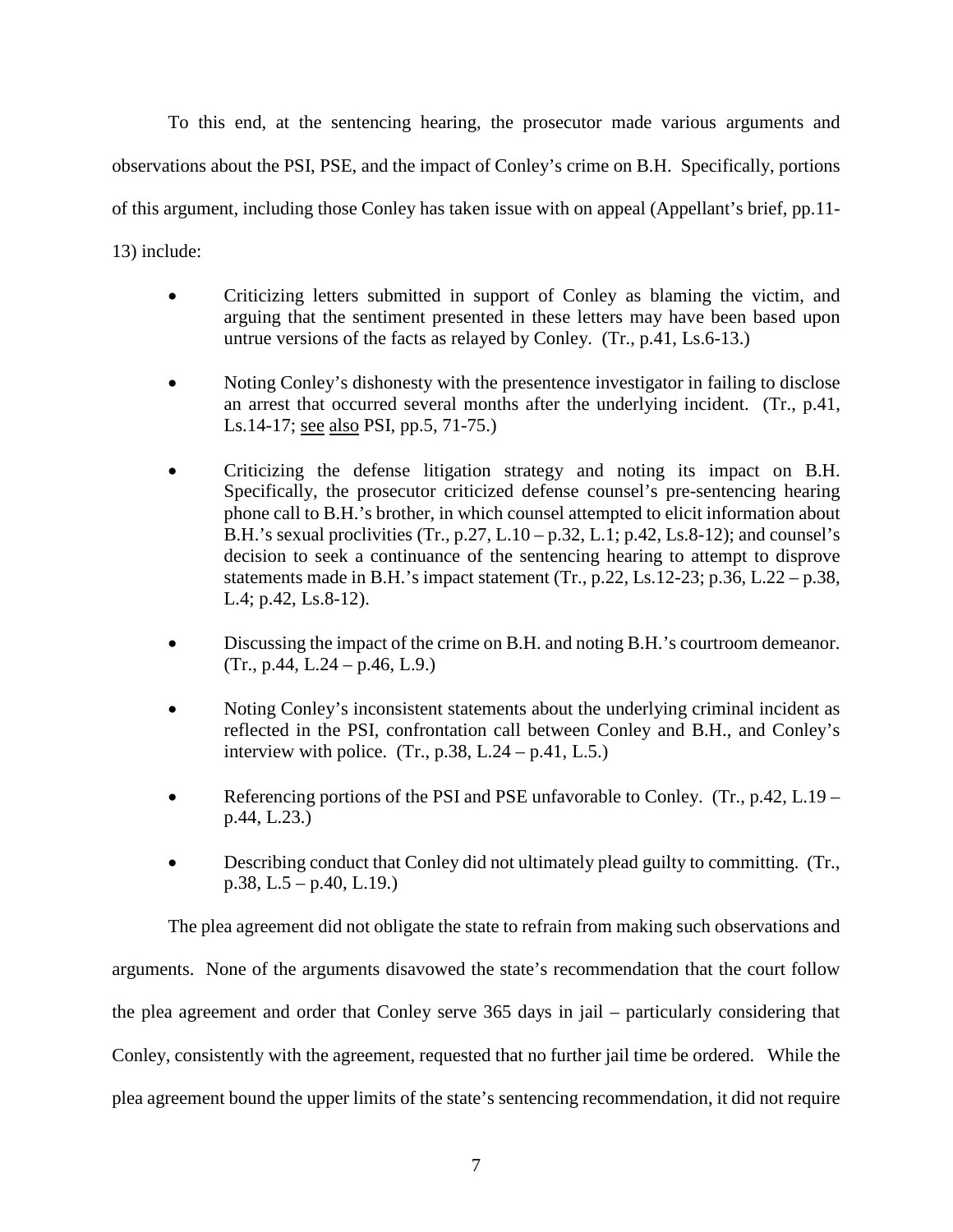the prosecutor to, as Conley appears to argue on appeal (see Appellant's brief, p.11), either "give a single reason why Mr. Conley was an appropriate candidate for probation," explain "why the state agreed to recommend probation pursuant to the plea agreement," "articulate why the state had offered to resolve this case as an Aggravated Assault," or mention that "Mr. Conley had no criminal history prior to this incident."

The Idaho Court of Appeals' analysis in State v. Halbesleben, 147 Idaho 161, 164-168, 206 P.3d 867, 870-874 (Ct. App. 2009), is instructive. In that case, Halbesleben, similarly to Conley (though in the context of a fundamental error analysis), argued that the prosecutor gave the sentencing recommendation it was bound to present "only as an afterthought," and that the prosecutor "effectively renounced the recommendation through vigorous argument against Halbesleben and the graphic details and implications of her crimes." Halbesleben, 147 Idaho at 164, 206 P.3d at 870. Halbesleben relied upon several cases, (each of which were also cited by Conley in his brief (Appellant's brief, pp.7-13)), in which Idaho appellate courts held that prosecutors breached plea agreements during sentencing arguments. Halbesleben, 147 Idaho at 166-168, 206 P.3d at 872-874. The Idaho Court of Appeals distinguished each of these cases. Id.

In State v. Lankford, 127 Idaho 608, 617, 903 P.2d 1305, 1314 (1995), the state was bound to recommend the minimum sentence that could lawfully be imposed for the crime Lankford was convicted for. The state made the proper recommendation, but also presented extensive evidence in aggravation. Id. The Idaho Supreme Court held that this was fundamentally at-odds with the state's obligated position that the court impose the most lenient sentence permitted by law. Id. In Jones, 139 Idaho at 300-303, 77 P.3d at 989-992, the prosecutor was bound to recommend probation, but also argued that the presentence investigator advised *against* probation, and that when the plea agreement was made, the prosecutor was not aware of all of the relevant aggravating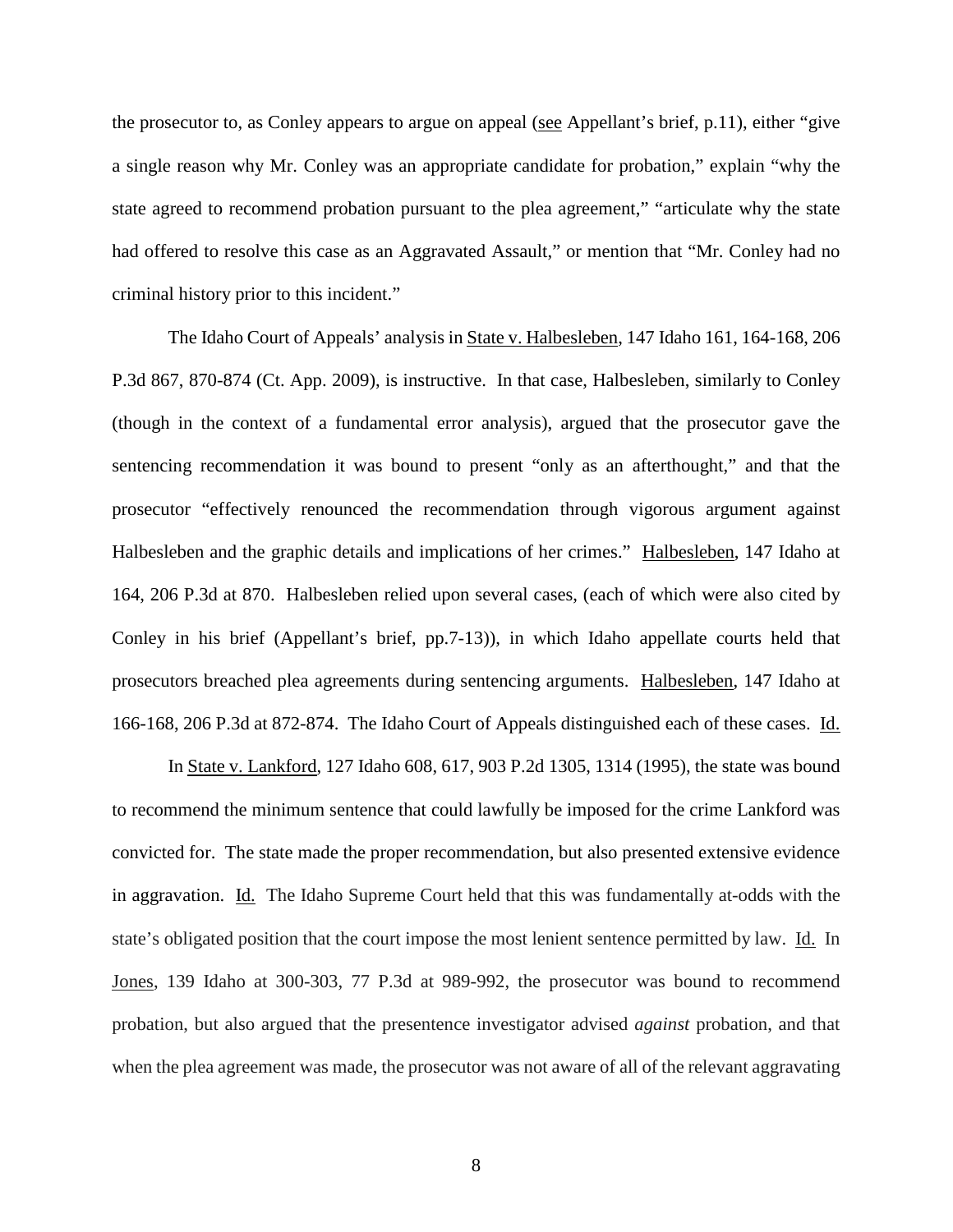information. In State v. Willis, 140 Idaho 773, 774-776, 102 P.3d 380, 381-383 (Ct. App. 2004), the prosecutor told the court that the state was showing "great restraint" by arguing only the sentence it was bound to recommend, and that that the defendant should receive the recommended sentence "at a very minimum." In <u>Daubs</u>, 140 Idaho at 301, 92 P.3d at 551, the prosecutor emphasized the sentence recommended in the PSI, which was more severe than the sentence the prosecutor was bound to recommend.

In Halbesleben, the Idaho Court of Appeals noted that in each of these cases, "the prosecutor acknowledged the recommendation required by the plea agreement but argued various other reasons why the district court should not accept the recommendation, and instead, impose a more severe sentence." Halbesleben, 147 Idaho at 168, 206 P.3d at 874. Or, in the case of Lankford, "the prosecutor presented additional aggravating evidence which, at a sentencing for first degree murder, only served to favor imposition of the death penalty or fixed life." Id. The Court explained that the prosecutor's argument at Halbesleben's sentencing hearing was different:

In the present case, the prosecutor made no allusion to a more severe recommendation contained in the PSI nor gave any personal opinion that Halbesleben's crimes merited a greater punishment than what was recommended. The prosecutor's vigorous argument did not undermine the sentencing recommendation but, rather, buttressed it against any argument from defense counsel that Halbesleben merited even lesser sentences based on mitigating factors. Therefore, the prosecutor did not impliedly disavow the sentencing recommendation through her vigorous argument of the facts of Halbesleben's crimes and, thus, did not breach the plea agreement.

Halbesleben next contends that, even if the prosecutor's vigorous argument served the purpose of rebutting defense counsel's argument for lesser sentences, the prosecutor's argument was "overkill." She alleges that the argument "far exceeded anything even remotely necessary to ensure ... a penitentiary sentence given the circumstances of this case." Beyond this bare assertion, Halbesleben provides no other argument or authority for this proposition. Furthermore, we disagree with Halbesleben's conclusion. As stated above, defense counsel had already indicated an intention to seek lesser sentences. When the prosecutor began her argument, she had to dissuade the district court from any downward deviation from the recommended sentences in light of defense counsel's impending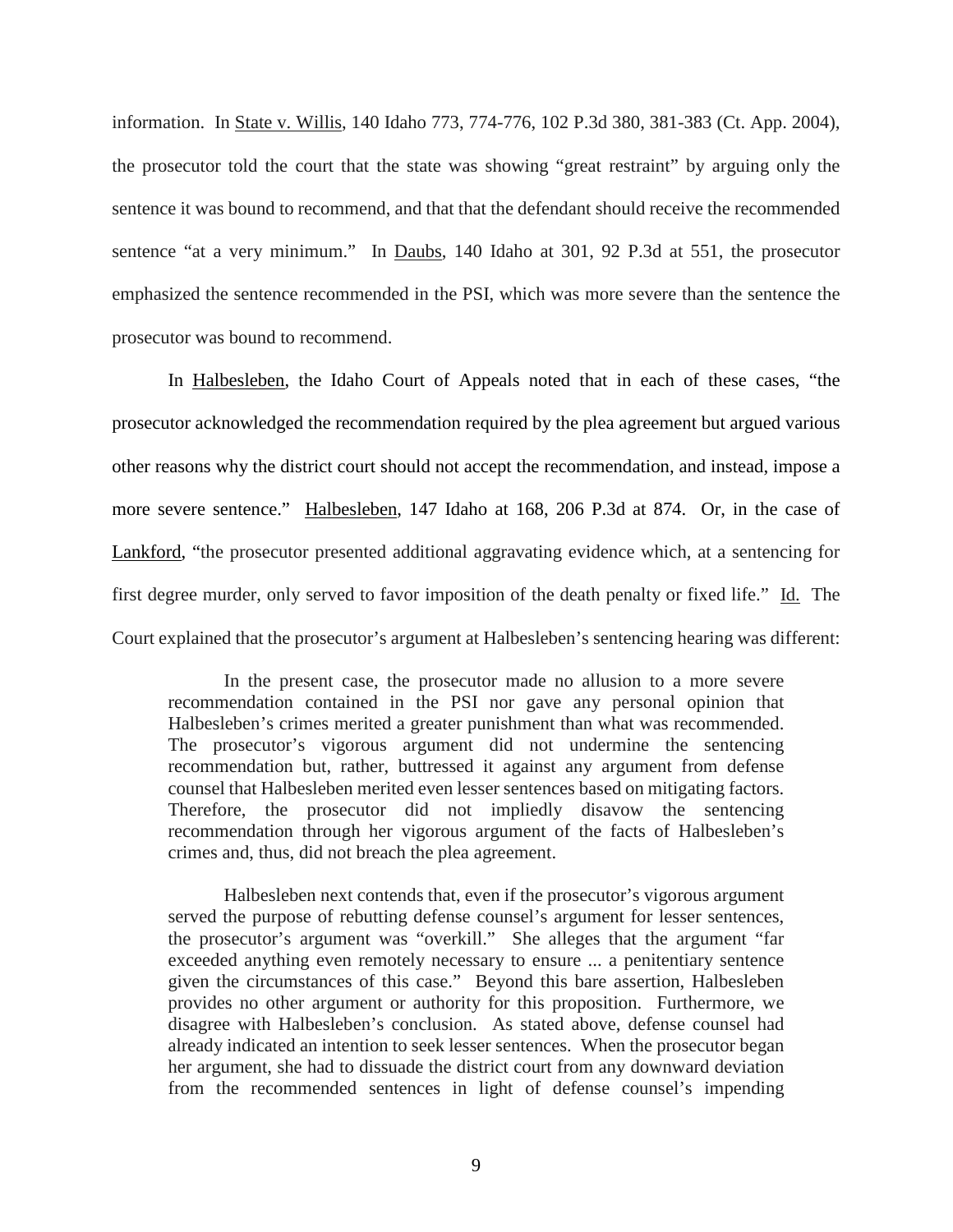argument. Her vigorous argument and description of the hard facts of this case and their impact on the lives of Halbesleben's children justified her later statement to the district court that lesser sentences would depreciate the gravity of the crimes and not serve the necessary goal of protecting society. The prosecutor even argued this while encouraging the district court to follow the recommendation. As noted previously, the prosecutor gave no indication of an ulterior motive to seek harsher sentences and the district court's discretionary decision to deviate from the recommendation in favor of harsher penalties does not prove the existence of one. Therefore, the prosecutor's vigorous argument detailing the difficult facts of the case and the effect on the lives of the children did not constitute a breach of the plea agreement.

#### Id.

The same is true in the present case. The prosecutor's sentencing argument, though vigorous, made no allusion to a more severe sentence than the one that the state was bound to recommend, nor did the prosecutor present any argument that was fundamentally inconsistent with this recommendation of probation and jail time. Thus, the prosecutor's argument did not undermine the sentencing argument, but rather, buttressed it against Conley's argument that a significantly lesser sentence was appropriate. Therefore, Conley has failed to demonstrate that the prosecutor breached the plea agreement or that the district court erred in overruling Conley's objection to the prosecutor's sentencing argument.

#### D. Any Error Was Harmless

When there has been a contemporaneous objection to an alleged breach of a plea agreement, the appellate court determines first if the plea agreement was breached. See State v. Perry, 150 Idaho 209, 227, 245 P.3d 961, 979 (2010). If the court concludes that there was a breach, it next determines whether the breach was harmless. See id. Where a breach is shown, the test for harmless error is whether the appellate court can conclude, beyond a reasonable doubt, that the sentence imposed would have been the same absent the breach. See id.; see also Chapman v. California, 386 U.S. 18, 24 (1967).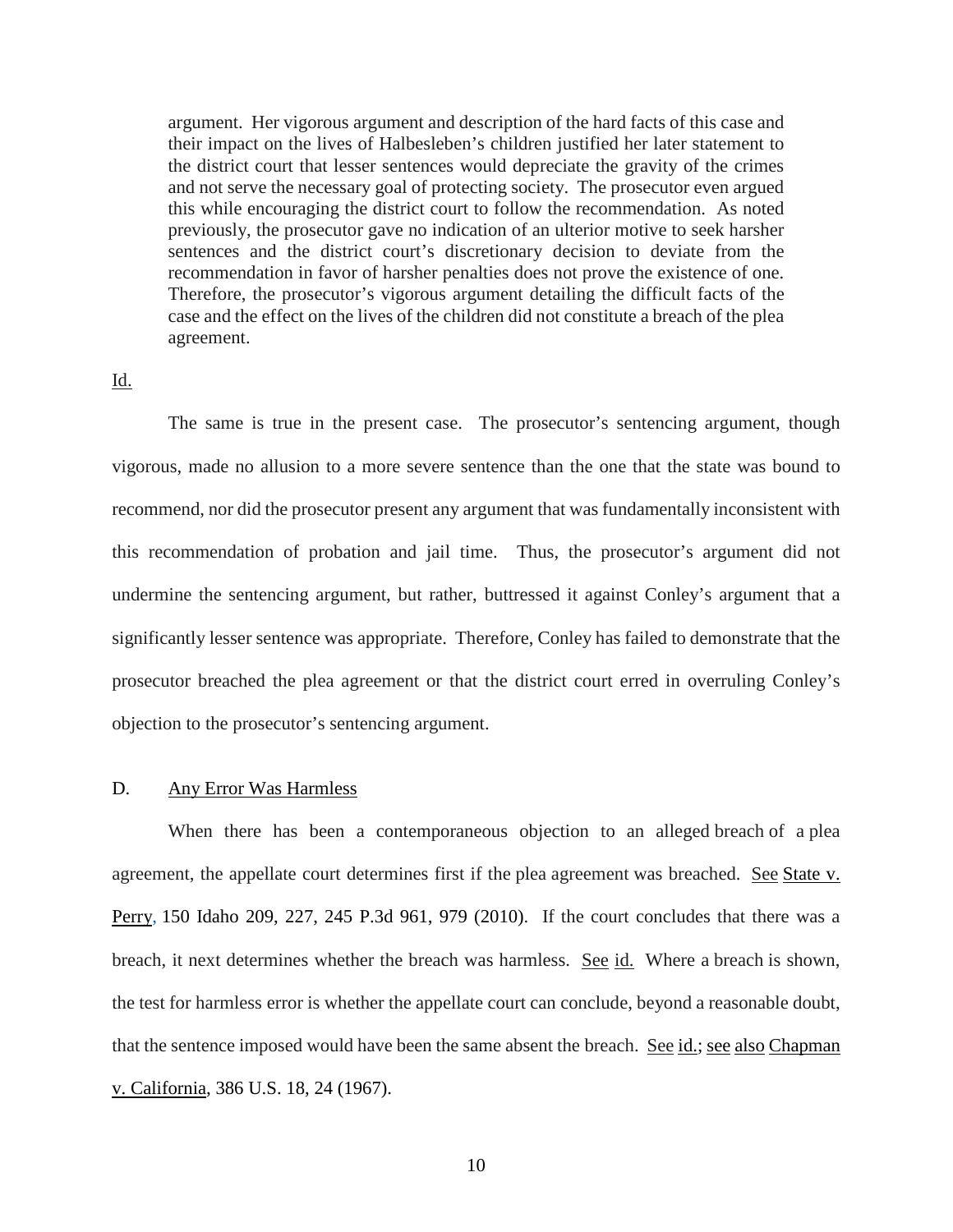In this case, a review of the record, and particularly of the district court's comments at the sentencing hearing, reveal, beyond a reasonable doubt, that the court would have imposed the same sentence regardless of any breach. The court expressly stated that the prosecutor's arguments regarding the defense litigation strategy, and the state's ultimate recommendation that Conley serve 365 days in jail, had no bearing on its sentencing determination. (Tr., p.36, Ls.1-11; p.69, L.25 – p.71, L.7; p.79, L.12 – p.80, L.1.) Further, the court stated its disagreement with any implication by the state that any of these activities constituted harassment by Conley towards B.H. (Tr., p.70, L.23 – p.71, L.7.) The district court instead focused its sentencing analysis on the facts underlying the original criminal charge of rape, as relayed by Conley's own statements to authorities;<sup>3</sup> the act to which Conley ultimately pled guilty, placing a pillow over B.H.'s face; and the victim impact statement. (Tr., p.71, L.13 – p.77, L.9.) Because, in making its sentencing determination, the district court relied primarily on the facts of the underlying case as made available to it through the record, rather than the prosecutor's argument, it is clear that the court would have imposed the same sentence regardless of any breach of the plea agreement. Any error was therefore harmless.

## II. Conley Has Failed To Show An Abuse Of Sentencing Discretion

#### A. Introduction

 $\overline{a}$ 

 Conley contends that the unified sentence of five years, with one year fixed, imposed upon his guilty plea to aggravated assault is excessive in light of mitigating factors. (Appellant's brief,

 $3$  As the district court noted, the law permitted it to consider these facts. (Tr., p.71, L.13 – p.73, L.6. (citing State v. Ott, 102 Idaho 169, 627 P.2d 798 (1981); State v. Thomas, 133 Idaho 800, 133 Idaho 800 (Ct. App. 1999).) Further, the court specifically informed Conley, at the change of plea hearing, that it would do so. (Tr., p.16, Ls.11-21.)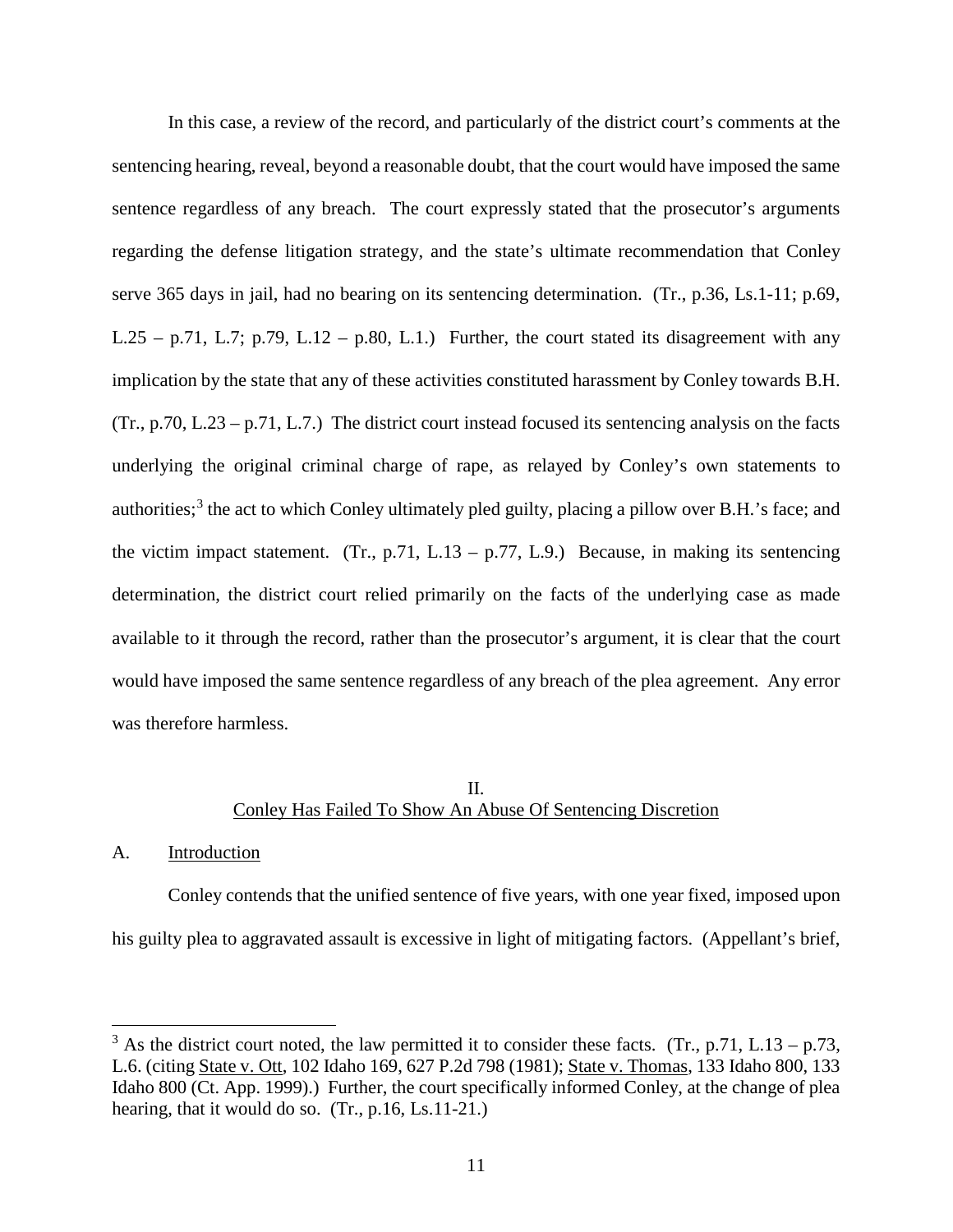pp.13-14.) The record, however, supports the sentence imposed, and demonstrates that the district court appropriately considered relevant mitigating factors in making its sentencing determination. Conley has therefore failed to establish an abuse of discretion.

#### B. Standard Of Review

"Sentencing decisions are reviewed for an abuse of discretion." State v. Anderson, 131 Idaho 814, 823, 965 P.2d 174, 183 (1998) (citing State v. Wersland, 125 Idaho 499, 873 P.2d 144 (1994)).

## C. Conley Has Failed To Show That His Sentence Is Excessive Under Any Reasonable View Of The Facts

Where a sentence is within statutory limits, an appellant is required to establish that the sentence is a clear abuse of discretion. State v. Baker, 136 Idaho 576, 577, 38 P.3d 614, 615 (2001) (citing State v. Lundquist, 134 Idaho 831, 11 P.3d 27 (2000)). To carry this burden, Conley must show that his sentence is excessive under any reasonable view of the facts. Baker, 136 Idaho at 577, 38 P.3d at 615. A sentence is reasonable if appropriate to achieve the primary objective of protecting society, and any or all of the related sentencing goals of deterrence, rehabilitation, or retribution. State v. Wolfe, 99 Idaho 382, 384, 582 P.2d 728, 730 (1978). The Court reviews the whole sentence on appeal and presumes that the fixed portion of the sentence will be the defendant's probable term of confinement. State v. Oliver, 144 Idaho 722, 726, 170 P.3d 387, 391 (2007). In deference to the trial judge, the Court will not substitute its view of a reasonable sentence where reasonable minds might differ. State v. Toohill, 103 Idaho 565, 568, 650 P.2d 707, 710 (Ct. App. 1982).

In making its sentencing determination in this case, the district court reviewed the PSI and PSE, and was aware of the appropriate sentencing objectives. (Tr., p.69, Ls.14-22.) The court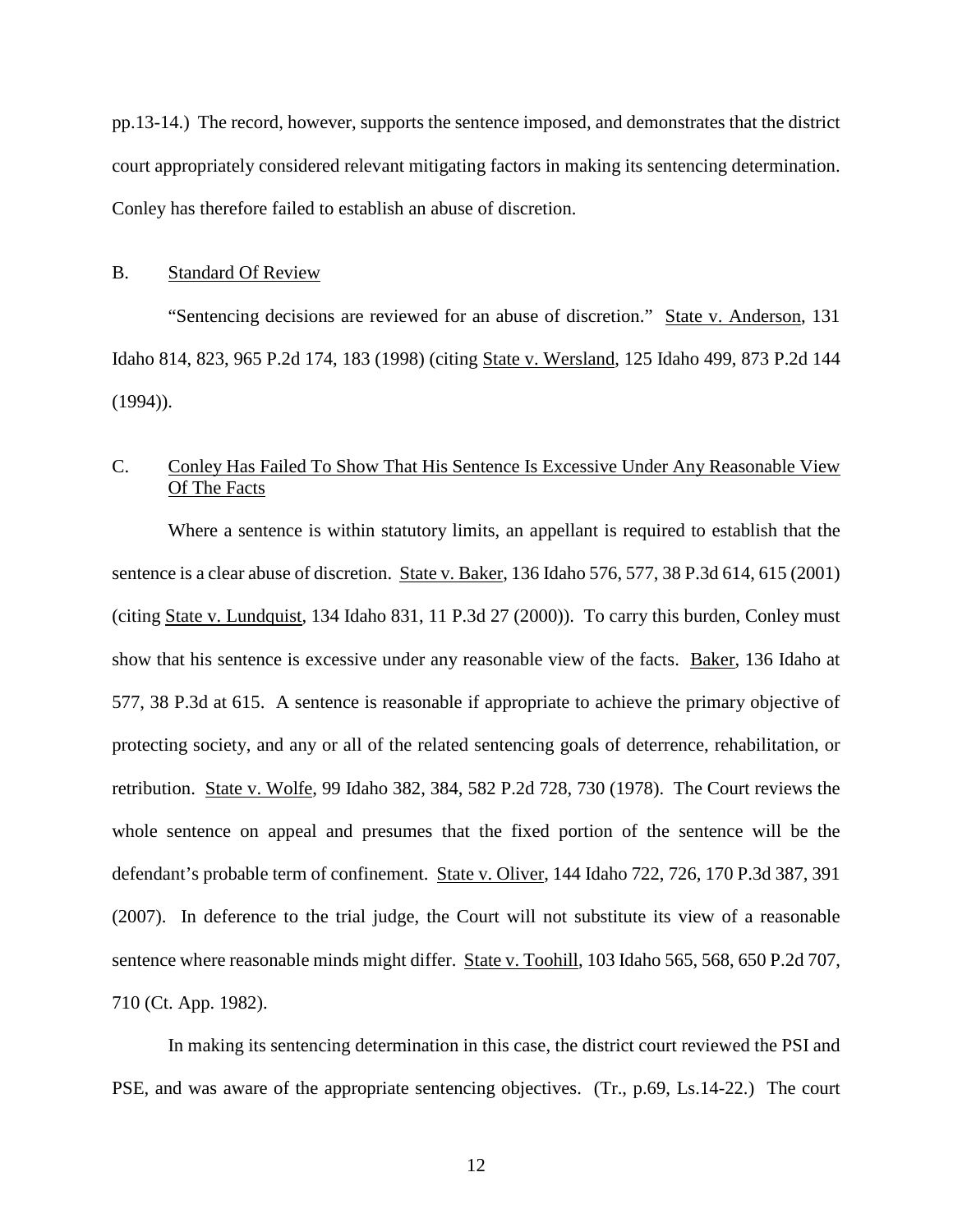expressly noted that it had considered the factors set forth in I.C. § 19-2521 for determining whether a defendant should be placed on probation or sentenced to a term of incarceration. (Tr., p.77, Ls.18-25.) The court also indicated that it had considered the relevant mitigating factors – Conley's limited criminal history, strong support system, and psychosexual evaluator conclusion that he was a low risk to re-offend.  $(Tr, p.75, L.19 - p.76, L.10.)$ 

The district court ultimately concluded that imposition of a one-year fixed sentence for aggravated assault was appropriate in light of the facts underlying the original charge, the facts pertaining to the charge Conley pled guilty to, and the impact of Conley's actions on B.H. The state summarized these facts above. (See supra, pp.1, 8-9; see also PSI, pp.244-246 (victim impact statement).) Additionally, as the prosecutor discussed at the sentencing hearing (Tr., p.42, L.19 – p.44, L.23), while the pscyhosexual evaluator concluded that Conley was at "the upper-end of the low-risk to re-offend range," the evaluation revealed more concerning factors as well. Specifically, the PSE included indications that Conley minimized his actions and claimed a belief that B.H. was consenting at the time of his acts; the MMPI II test indicated that Conley is motivated by self-interest, fear of being caught in dishonest behavior, and that he acts based on selfish motives; the PAI test indicated that Conley was defensive, tried to exaggerate certain problems, and may have a personality disorder; the MSI-II test indicated that Conley had thinking errors and does not accept full responsibility for his actions; and the Stable-2007 test concluded that Conley was a "moderate" risk to re-offend (PSI, pp.25-65).

Based on the nature of the offense, Conley's character, the impact of the crime on B.H., and the objectives of sentencing, a unified sentence of five years with one year fixed is not excessive under any reasonable view of the facts of this case. Conley has therefore failed to demonstrate an abuse of discretion.